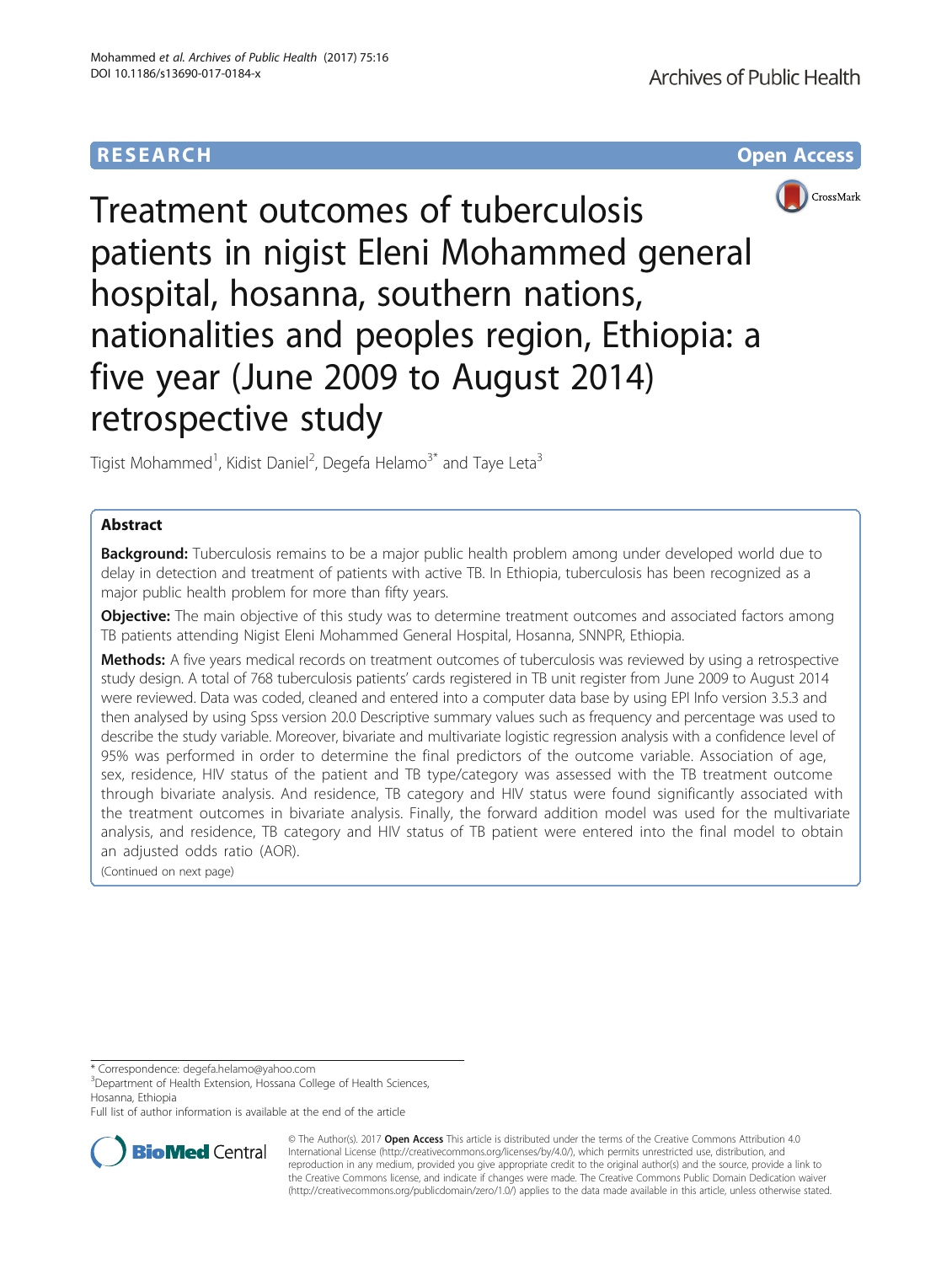## (Continued from previous page)

Result: Out of 768 TB patients who were registered at the hospital during the study period, 249 (32.4%) completed the treatment, 84 (10.9%) cured, 11 (1.4%) defaulted, 397 (51.7%) were transferred out to other health facility, 23 (2.9%) died and 4 (0.5%) failed the treatment regimen. In this study, the overall treatment success of TB was 333 (43.3%) as compared to their counterparts, 435 (56.7%). Patients who presented pulmonary TB + ve were more likely to develop risk of poor treatment outcomes as compared to the patients with extra pulmonary TB and pulmonary TB-ve (AOR = 1. 915,95% CI;1.213,3.028). The proportion of TB HIV co-infection was16.4%, and HIV + ve TB patients were more likely to develop risk of poor treatment outcomes as compared to their counterparts (AOR = 0.796, 95% CI;0.512,1.236).

**Conclusion:** From this study, it was generally observed that the rate of defaulting was very low in the hospital. On the other hand, it was observed that the rate of transfer out of patients from the hospital to other health care facilities was very high during the study period. Furthermore, it was observed that patients who came from urban area were less likely to develop risk of poor treatment outcomes as compared to patients who reside in the rural areas.

**Keywords: TB, Treatment outcome** 

# Background

Tuberculosis is one of the oldest disease that affect human and the leading cause of death globally. It is caused by Mycobacterium tuberculosis mainly affecting the lungs, but can affect other sites as well and it is curable if properly treated. World Health Organisation (WHO) declared tuberculosis as a global public health emergency by the year 1993 and DOTS program has been promoted as a control strategies [\[1\]](#page-8-0). Unlike the availability of an appropriate prevention and control strategies, tuberculosis continues to challenge the world by its incidence and mortality fueled by HIV pandemic and drug resistant TB. The burden of the disease doubles in Africa due to theHIV and a low coverage of HIV testing [[2\]](#page-8-0).

The success of TB treatment is the sum of the patients who are cured and those who have completed treatment under the Directly Observed Therapy Short Course (DOTS) strategy. In 1995 Directly Observed Therapy Short Course (DOTS) was initiated for the first time in some areas of Southern Nations Nationalities and Peoples Region and the program has raised the case detection and treatment success rate by folds. However, tuberculosis (TB) remains the leading cause of morbidity and mortality in the region and it is the third cause of inpatient death in the region. Studies conducted in the region revealed that the mortality is higher in the first 2 months of treatment [[3\]](#page-8-0).

In the southern region of Ethiopia, tuberculosis was the third cause of death in hospitalized patients. Researches revealed that the mortality rate was 2.5% per annum in successfully treated tuberculosis patients in SNNPR [\[3](#page-8-0)].

Although the key target of TB control in DOTs is to detect the disease and treat the cases, delayed presentation for treatment, incomplete treatment or poor compliance as well as treatment interruption or default, relapse, and death are the major challenge that TB programmes face in resource-constrained countries [[4\]](#page-8-0).

Moreover, the federal ministry of health (FMOH) reported in 2011 that tuberculosis was the third leading cause of death in Ethiopia. World Health Organisation (WHO) global report in 2012 estimated that there were 8.7 million new cases and 12 million prevalent cases of tuberculosis globally in 2011 [\[5](#page-8-0)]. The DOTs strategy, developed by the WHO for the prevention and control of TB in the early 1995s, was believed to be the most valuable strategy; and a cost-effective health intervention for reducing the incidence and death of TB in developing countries [[5\]](#page-8-0).

It is estimated that approximately one-third of the world's population is infected with mycobacterium tuberculosis. Death from active form of tuberculosis is expected to increase to 5 million by the year 2015. The burden the disease will be expected to be much higher in sub-Saharan African countries. The main reasons for the high morbidity and mortality of TB in these regions are dramatic increase in poverty, HIV epidemic, and emergence of drug resistant TB [\[6](#page-8-0)].

According to the 2011 national population survey of Ethiopia, there were an estimated 15,000 deaths due to tuberculosis [[7\]](#page-8-0).

Ethiopia was ranked 7th in the world for TB burden and 3rd in Africa in 2008, with an estimated TB incidence (all forms) of 378 new cases per 100,000 persons and163 new smear positive cases per 100,000 persons [\[8](#page-8-0)].

A study conducted among 6580 registered tuberculosis patients (3147 males and 3433 females) in Addis Ababa health centers showed the following treatment outcomes: 18.1% cured, 64.6% completed treatment, 3.7% died during follow-up, 5.1% defaulted, 0.4% failed the treatment and 8.2% were transferred out to another health institution. From this study, it was found that year of enrollment was significantly associated with the treatment success [[8\]](#page-8-0).

A study conducted in Uganda revealed that a limited information of patients about the disease resulted in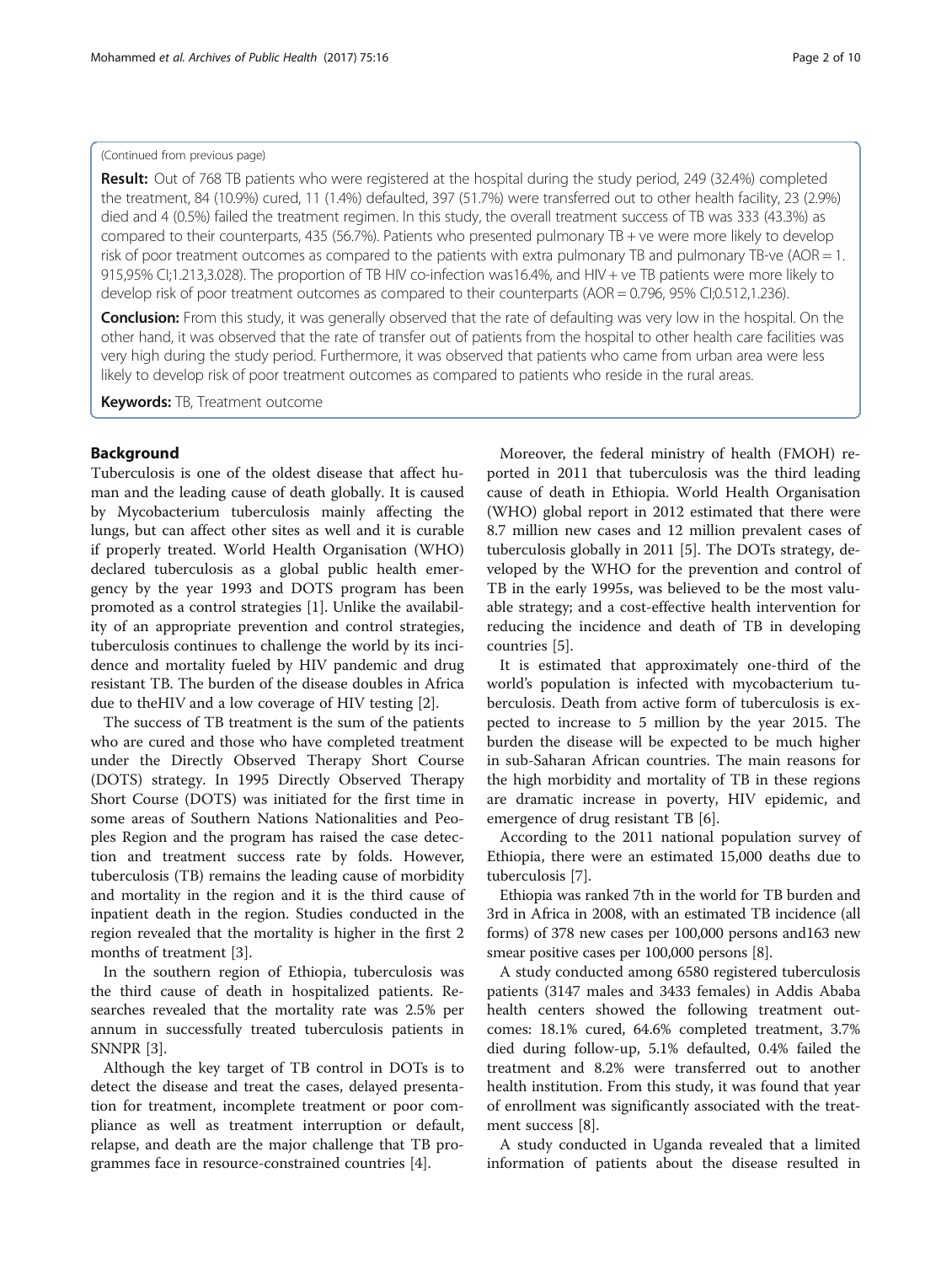high rate of defaulting and Mortality. Among 657 TB patients to assess a long term outcome of smear positive TB. Accordingly, 326 (49.6%) interrupted 1or more times. Of which 95 (29.1%) were in intensive phase, 82 (25.2%) in continuation phase and 149 (45.1%) interrupted their treatment in both phases [\[9](#page-8-0)]. WHO estimates that 1.9% of all new TB cases may be resistant to the first line anti-tuberculosis drugs while about 9.4% TB cases may be resistance to the previously treated drugs. In patients on anti-tuberculosis drug therapy, poor adherence is recognized as a major cause of treatment failure, relapse and drug resistance [[10\]](#page-8-0).

In another study conducted in Ibadan, Nigeria, the following proportion of treatment outcomes were observed: cure (76.6%), failure (8.1%), default (6.6%), transferred out (4.8%), and death (1.9%). The mean age of cured patients was 31.2±3.1 years, which was significantly lower than the mean age of those with poor treatment outcomes. In this study, males had a higher risk of a poor treatment outcome than females. Moreover, patients with a poor knowledge of tuberculosis had a higher risk of having a poor treatment outcome compared to those with a good knowledge about the disease [[11\]](#page-8-0).

According to the study conducted in the central part of Ethiopia, the outcome of smear positive pulmonary TB treatment success rate was higher as compared to the WHO targets and showed 10.8% of unfavorable outcome. The unsuccessful treatment outcome was also higher in age groups more than 40, family size>5, retreatment and unemployed compared to their inverse [[12\]](#page-8-0).

One study conducted on treatment outcome of tuberculosis patients under directly observed treatment and another five years retrospective study conducted on childhood tuberculosis and its treatment outcomes in Addis Ababa at various times showed almost similar increasing proportions of smear positive PTB, smear negative PTB and EPTB [[13, 14\]](#page-8-0).

Treatment outcomes were documented for 95.2% of children of whom 85.5% were successfully treated while rates of mortality and defaulting from treatment was 3.3% and 3.8%, respectively. The proportion of children with TB tested for HIV reached 88.3% during the final year of the study period compared to only 3.9% at the beginning of the study period [[14\]](#page-8-0).

Mortality was significantly higher among under-five children ( $p < 0.001$ ) and those with HIV co-infection ( $p$ ) <0.001). On multivariate logistic regression, children 5–9 years [AOR = 2.50 (95% CI 1.67-3.74)] and 10–14 years  $[AOR = 2.70 (95\% CI 1.86-3.91)]$  had a significantly higher successful treatment outcomes. On the other hand, smear positive PTB  $[AOR = 0.44 (95\% \text{ CI } 0.27 -$ 0.73), HIV co-infection (AOR = 0.49 (95% CI 0.30–

0.80)] and unknown HIV sero-status  $[AOR = 0.60 (95\%)$ CI 0.42-0.86)] were predictors of poor treatment outcomes [[14\]](#page-8-0).

From the study conducted in Mizan Aman hospital, it was found that out of 2043 TB patients, male patients outweighed (58.00%) female patients (42.00%). The following treatment outcomes were also observed in this study: 79 (3.87%) cured, 4 (0.20%) defaulted, 1575 (76.99%) transferred out to other health facility, and 25 (1.22%) died [\[15](#page-8-0)].

Despite the continued DOTS TB treatment practice in Hadiya zone, treatment outcomes have not been assessed yet in the area. Therefore, the aim of this study was to assess treatment outcomes of TB patients and associated factors in the past five years in Nigist Eleni Mohammed general hospital, Hossana, SNNPR, Ethiopia.

## Methods

## Study area

The study was conducted in Hossana town, Nigist Eleni Mohammed General Hospital (NEMGH). Hossana is capital of Hadiya zone, which is situated 232kms Southwest of Addis Ababa with an average elevation of 2276 m above the sea level. The town has a total area of 23 sq.km (Hossana Municipality). Based on the 2007 census report, its total population was estimated to be 92,733 in 2011 (Zonal report,2007).

#### Study design

A retrospective study was conducted from June 2009 to August 2014 among TB patients who were under treatment in the year before August 30/2014 in Nigist Eleni Mohammed general hospital, Hossana.

## Study population

The study population was all patient cards/charts of tuberculosis registered and put on DOTS in the hospital during the study period

#### Inclusion criteria

All patient cards/charts of tuberculosis registered form June 2009 and completed before August 2014.

## Exclusion criteria

Incomplete patient cards were excluded from the study.

#### Data collection tool

Medical records were reviewed by using a structured data sheet prepared in English. A treatment outcome was evaluated in accordance with the National Tuberculosis and Leprosy Control Program (NTLCP) adopted from the WHO.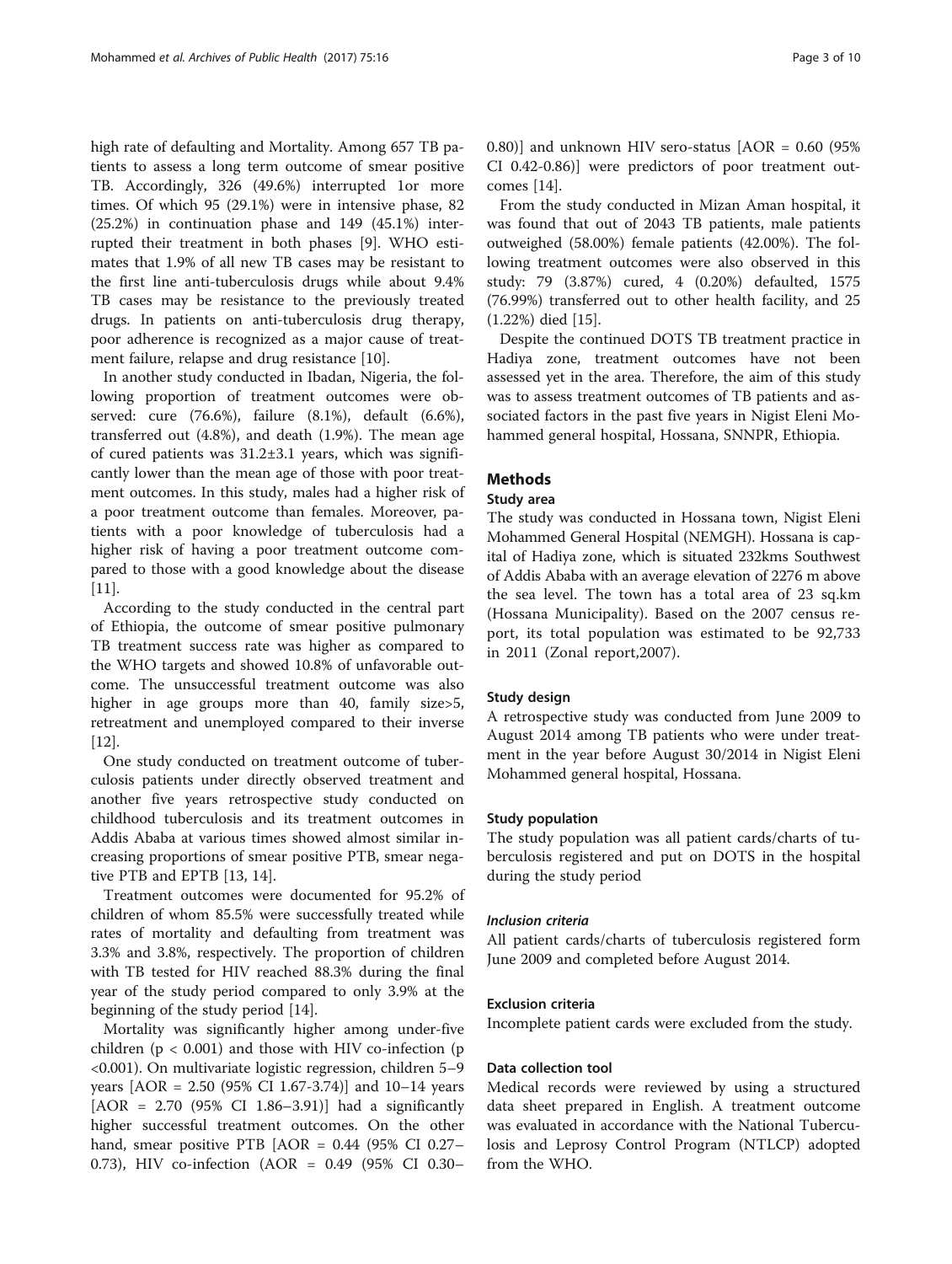## Data quality assurance

To assure the quality of data, data collectors and supervisors were selected based on their educational status and experience in a TB clinic. After giving a one day's training for data collectors and supervisors, strict supervision was assumed, mean while any doubts in the questionnaire/ checklist was clarified.

#### Data processing and data analysis

After data collection, each structured data sheet was checked for its completeness before the data entry. Data was coded, edited and entered into a computer database by using EPI Info version 3.5.3 and then analysed by using Spss version 20.0. Descriptive summary values such as frequency and percentage was used to describe the study variable. Moreover, bivariate and multivariate logistic regression analyses with a confidence level of 95% was performed in order to determine the final predictors of the outcome variable. Variables with p-value < 0.05 in the bivariate analysis were transferred into multivariate logistic regression analysis. Finally adjusted odds ratios with their 95% confidence intervals and explanatory variables with p-value of 0.05 were considered to have significant association with the outcome variable.

Study Variables Dependent variable TB Treatment out come.

#### Independent variable

Age, Sex, residence, TB type/category, HIV status.

#### Ethical consideration

Before the study begins ethical clearance was obtained from ethical and research approval committee of Hossana Collage of Health Sciences. Official permission was secured from authority of the hospital. To maintain confidentiality, names or other identifiers of study participants were not included.

#### Limitations of the study

Since the source of data is secondary, the quality issue is always the question leading to certain disorganization of the required information. Because of the incompleteness of some of patient records in this hospital, the study couldn't address other common risk factors other than the variables included in this study.

## Strengths of the study

This study used structured and standardized data sheet to collect information on TB treatment outcomes. Moreover, this study used only complete patient records to determine and evaluate TB treatment outcomes and associated factors in accordance with the National Tuberculosis and Leprosy Control Program of the WHO. Furthermore, clear-cut recommendations or policy guide was forwarded by this study.

#### Result

A total of 768 TB patients were registered at Hossana Nigist Eleni Mohammed general hospital (NEMGH) from June 2009 to August 2014. Of these, 425 (55.3%) were males and 343 (44.7%) were females.

Among the study participants, 208 (27.1%) were in the age group from 25 – 34 years. Out of the total 768 cases, 411 (53.5%) came from rural areas. Regarding TB classifications, about 497 (64.3%) were smear negative pulmonary TB cases.

In terms of patients category 651 (84.8%) were pulmonary TB and 111 (15.2%) were extra pulmonary TB. About 125 (16.5%) of the study participants were HIV positive. TB cases were categorized into new and previously treated, and the majority of them (94.3%) were new cases [Table [1](#page-4-0)].

#### Treatment Outcomes

Out of 768 TB patients who were registered at the hospital during the study period, 249 (32.4%) completed the treatment, 84 (10.9%) cured, 11 (1.4%) defaulted, 395 (51.7%) were transferred out to other health facility, 22 (2.9%) died and 4 (0.5%) failed the treatment regimen. The treatment success rate (it was computed as: completed the treatment with negative TB bacteria result (cured) plus completed the treatment but without bacteriology result at the end of treatment) was 333 (43.3%) as compared to their counterparts, 435 (56.7%) [Table [2\]](#page-4-0).

# Factors associated with treatment outcome of tuberculosis

Association of age, sex, residence, HIV status of the patient and TB type/category was assessed with the TB treatment outcome through bivariate analysis. And residence, TB category and HIV status were found significantly associated with the treatment outcomes in bivariate analysis. Finally, the forward addition model was used for the multivariate analysis, and residence, TB category and HIV status of TB patient were entered into the final model to obtain an adjusted odds ratio (AOR). Those patients who came from urban area were less likely to develop a risk of poor treatment outcomes as compared to patients who reside in rural areas (AOR:0.145; 95% CI :0.104,0.201). Those patients with smear positive (pulmonary  $TB + ve$ ) were more likely to have poor treatment outcomes as compared to patients with EPTB and smear negative pulmonary TB (AOR = 1.915, 95% CI;1.213,3.028), and HIV positive TB patients were also more likely to develop risk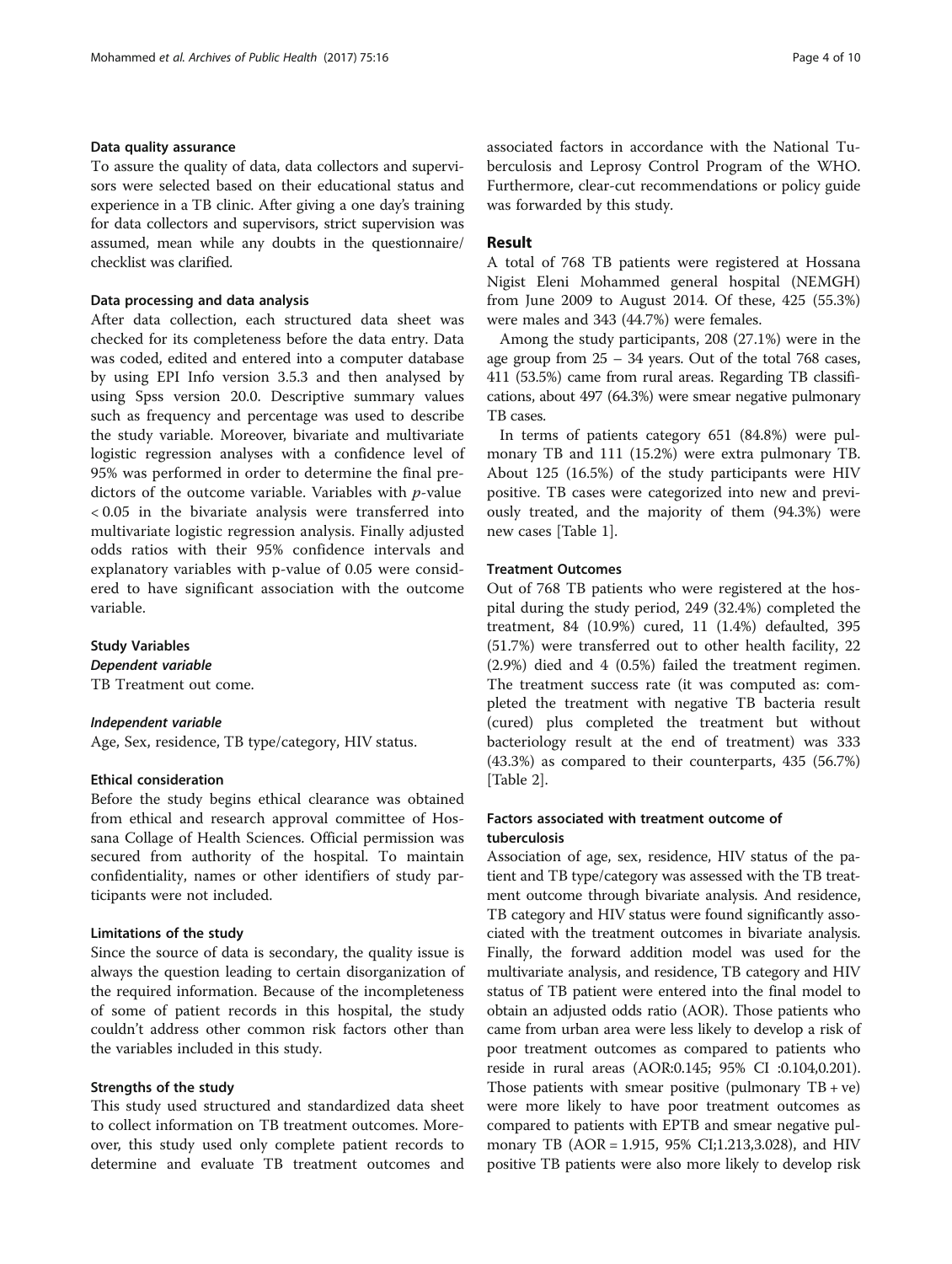| Variable and response category | frequency | Percentage (%) |  |
|--------------------------------|-----------|----------------|--|
| Sex                            |           |                |  |
| Male                           | 425       | 55.3           |  |
| female                         | 343       | 44.7           |  |
| Residence                      |           |                |  |
| Urban                          | 353       | 46.0           |  |
| rural                          | 415       | 54.0           |  |
| Age                            |           |                |  |
| < 14                           | 103       | 13.4           |  |
| $15 - 24$                      | 194       | 25.3           |  |
| 25-34                          | 208       | 27.1           |  |
| 35-44                          | 127       | 16.5           |  |
| 45-54                          | 70        | 9.1            |  |
| 55-64                          | 40        | 5.1            |  |
| >65                            | 26        | 3.4            |  |
| Tb type                        |           |                |  |
| Smear positive                 | 154       | 20.1           |  |
| Smear negative                 | 497       | 64.7           |  |
| Extra pulmonary TB             | 117       | 15.2           |  |
| TB category                    |           |                |  |
| Pulmonary TB                   | 651       | 84.8           |  |
| Extra pulmonary TB             | 117       | 15.2           |  |
| Treatment category             |           |                |  |
| New                            | 724       | 94.3           |  |
| Previously treated             | 47        | 6.1            |  |
| HIV status                     |           |                |  |
| Positive                       | 126       | 16.3           |  |
| Negative                       | 642       | 83.6           |  |

<span id="page-4-0"></span>Table 1 Patient characteristics of study subjects, Nigist Eleni Mohammed General Hospital, June 2009 August 2014

Table 2 Treatment outcome of study subjects, Nigist Eleni Mohammed General Hospital, June 2009- August 2014

| Variable information                  | frequency | Percentage (%) |  |  |  |  |  |
|---------------------------------------|-----------|----------------|--|--|--|--|--|
| Treatment out come for all type of TB |           |                |  |  |  |  |  |
| Cured                                 | 84        | 10.9           |  |  |  |  |  |
| Treatment completed                   | 249       | 32.4           |  |  |  |  |  |
| Died                                  | 23        | 3.0            |  |  |  |  |  |
| Failed                                | 4         | 0.5            |  |  |  |  |  |
| Transferred out                       | 397       | 51.7           |  |  |  |  |  |
| Defaulted                             | 11        | 1.4            |  |  |  |  |  |
| Overall treatment outcome             |           |                |  |  |  |  |  |
| Good treatment outcome                | 333       | 43.3           |  |  |  |  |  |
| Poor treatment outcome                | 435       | 56.7           |  |  |  |  |  |
|                                       |           |                |  |  |  |  |  |

of poor treatment outcomes as compared to their counterparts (AOR = 0.796, 95% CI;0.512,1.236) [Table [3\]](#page-5-0).

#### **Discussion**

In this facility based retrospective study, data was extracted from 768 registered TB patients; and the proportion of male patients (55.3%) dominated female patients. This study was consistent with the finding in Uzbekistan (60%) [\[16](#page-8-0)], Turkey (65%) [[17](#page-8-0)], and at Mizan-Aman general hospital (57.2%) [\[15\]](#page-8-0). These studies reported an outweighed disease proportion of male patients over female patients. This might be attributed to either males were more likely to develop the disease or more likely to utilize the health services than females. However, one study conducted in Addis Ababa on childhood tuberculosis contradicted this finding.

In this study, out of 768 TB patients, 651 (84.8%) were pulmonary TB patients, and 117 (15.2%) were extra pulmonary TB patients. And among the pulmonary TB patients who were registered during the study period, the majority were affected by smear negative pulmonary TB (64.7%). And this finding was almost similar with the study finding conducted in Uzbekistan. In this study, pulmonary TB (PTB) was present in 77%, of which 43% were smear-positive and 53% were smear-negative [\[16](#page-8-0)], with the study finding conducted at Mizan- Aman general hospital (51.05%) [\[15](#page-8-0)], and This finding was also supported with the study finding conducted in Kwekwe district, Zimbabwe. In this study 42.4% of patients were with pulmonary tuberculosis and 8.2% of patients were with extra pulmonary tuberculosis. And among the pulmonary TB patients who were registered during the study period, the majority were affected by smear negative pulmonary TB (64.7%) [[18\]](#page-8-0).

As to TB HIV co-infection; this study reported 16.4% TB HIV co-infection which was in line with the Ethiopian federal ministry of health report by 2009/10 (15%), and with the finding observed in the study conducted at Mizan-Aman general hospital (16.5%) [\[2](#page-8-0), [15\]](#page-8-0). In this study, HIV+ve TB patients were more likely to develop risk of poor treatment outcomes as compared to HIV-ve TB patients (AOR=0.796, 95% CI;0.512,1.236). This finding was almost in line with the study conducted in a cohort of tuberculosis patients in Recife, Pernambuco state, Brazil and showed that HIV+ve TB patients had developed poor treatment outcomes as compared to their counterparts (AOR=3.19, 95% CI; 1.31,7.73), and with the finding reported from the study conducted in Kwekwe district, Zimbabwe (RR=2.07, 95% CI;1.12,3.81). Another [[18, 19\]](#page-8-0).

In this study, the overall proportion of cured patients was 10.9%, which was higher than the proportion observed at the study conducted in Mizan-Aman general hospital (3.87%) [\[15\]](#page-8-0). The difference might be explained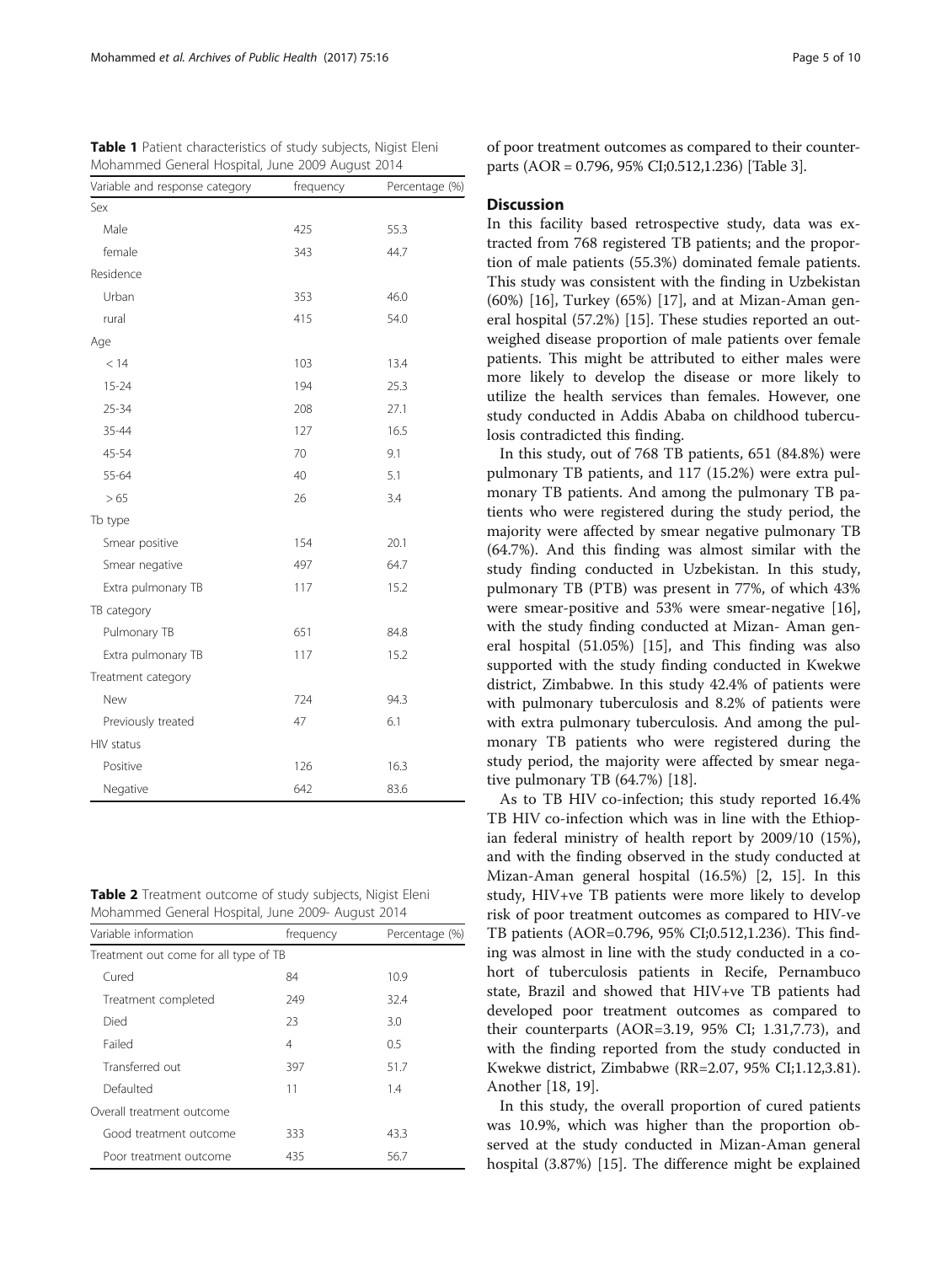| factors           | category           | Treatment outcome      |      |                        |      | Crude OR            | Adjusted OR        |
|-------------------|--------------------|------------------------|------|------------------------|------|---------------------|--------------------|
|                   |                    |                        |      |                        |      | (95% CI)            | (95% CI)           |
|                   |                    | Good treatment outcome |      | poor treatment outcome |      |                     |                    |
|                   |                    | N                      | $\%$ | Ν                      | %    |                     |                    |
| Residence         | Rural              | 92                     | 27.6 | 323                    | 74.3 | 0.132(0.096, 0.183) | 0.145 (0.104,0.201 |
|                   | Urban              | 241                    | 72.4 | 112                    | 25.7 |                     |                    |
| TB type(category) | $PTB + ve$         | 92                     | 27.6 | 62                     | 14.3 | 2.003(1.334,3.007)  | 1.915(1.213,3.028) |
|                   | PTB-ve             | 192                    | 57.7 | 318                    | 73.1 | 0.760(0.468, 1.234) | 0.928(0.538,1.599  |
|                   | Extra pulmonary TB | 62                     | 18.6 | 55                     | 12.6 |                     |                    |
| <b>HIV</b>        | Positive           | 69                     | 20.7 | 56                     | 12.9 | 0.565(0.384, 0.832) | 0.796(0.512,1.236  |
|                   | negative           | 264                    | 79.3 | 323                    | 87.1 |                     |                    |

<span id="page-5-0"></span>Table 3 Multivariable logistic regression model predicting treatment outcome, Nigist Eleni Mohammed General Hospital, June 2009 - August 2014

due to the high transfer out observed in Mizan-Aman general hospital (76.99%). In this study, the cure rate of TB smear positive was 79.39%, which was higher as compared with the study reported in Addis Ababa (64.8%) and Mizan-Aman general hospital (62.7%) [[14](#page-8-0), [15\]](#page-8-0). This difference might be due to a better access to health care services and information in the latter settings.

The defaulting rate in this study (1.4%) revealed lower finding than the previous studies conducted in Nigist Eleni general hospital (20%), in Uzbekistan (6%), in Turkey (3.9%), in hospitals in Imo state, Nigeria (9.8%), and in Gondar University teaching hospital (36.4%), [[16](#page-8-0), [17, 20](#page-8-0), [21](#page-8-0)]. This lower defaulting rate in this study might be due to a better supervision and health education activities than the previous study areas.

The overall proportion of death (2.9%) in this study was lower than the death rate reported in the study conducted in Dessie and Woldiya town health institutions, Northeast Ethiopia (8.1%), in hospitals in Imo state, Nigeria (6.5%), in Addis Ababa (4%), in Felege Hiwot referral hospital, Northwest Ethiopia (5.8%), and in Kwekwe district, Zimbabwe (8.7%) [\[14, 18](#page-8-0), [20, 22,](#page-8-0) [23](#page-9-0)]. The observable higher death rate in the above study areas might be due to the lack of strict follow up and defaulter tracing mechanism. However, the overall death rate observed in this study was higher than the death rate observed in Turkey (2.4%) and in Recife, Pernambuco state, Brazil (2.8%) [\[17, 19\]](#page-8-0).

Furthermore, this study reported a treatment failure rate of 0.5%, which was consistent with the rate of treatment failures reported in Enfraz health center (0.5%) and in Felege Hiwot referral hospital, Northwest Ethiopia (0.5%) [[23, 24\]](#page-9-0). However, the treatment failure reported in this study was slightly higher than the finding in different health centers in Kotabharu, Kelantan, Malaysia (0.2%), and in Addis Ababa (0.4%) [[13,](#page-8-0) [25\]](#page-9-0). On the other hand, the treatment failure observed in this study was lower than the study findings observed in: Dessie and Woldiya town health institutions, Northeast Ethiopia (0.8%), Uzbekistan (3%), Turkey (1.1%), Recife, Pernambuco state, Brazil (2.1%), hospitals in Imo state, Nigeria (1.5%), and Kwekwe district, Zimbabwe (0.9%) [[16](#page-8-0)–[20](#page-8-0), [22](#page-8-0)].

There was also a high transfer out rate (51.7%) observed in this study among the patients who registered for the TB treatment. But this finding was lower than the study finding in Felege Hiwot referral hospital, Northwest Ethiopia (68.6%) [[23](#page-9-0)]. This high rate might be due to the overflow of patients from the rural areas (53.5%). However, the transferred out cases might have been cured or successfully completed the treatment. It could also happen due to unfavorable TB treatment outcomes like treatment failure and default unless adequate care and information is considered to the patients. This means, lack of information about transferred out cases therefore, limits the strength of reports about treatment success rate from DOTS clinics.

The overall treatment success of TB was 43.3%, which was high as compared to the previous finding in Felege Hiwot referral hospital, Northwest Ethiopia (26%) [\[23](#page-9-0)], but very low as compared to the findings in: Dessie and Woldiya town health institutions, Northeast Ethiopia (88.1%), Uzbekistan (83%), Turkey (92.6%), Recife, Pernambuco state, Brazil (70.1%), Kotabharu, Kelantan, Malaysia (93%), hospitals in Imo state, Nigeria (81.4%), and Kwekwe district, Zimbabwe (72.4%) [\[16](#page-8-0)–[20, 22,](#page-8-0) [25](#page-9-0)]. Possible elucidations for the observed differences between the findings might be explained due to a high and/or low transfer out rate in each of the study area.

In this study, residence and treatment outcomes were highly associated. This means those patients who came from rural areas were more likely to develop risk of poor treatment outcomes as compared to patients who reside in urban areas (AOR=0.145 95% CI; 0.104,0.201). This finding was parallel with the study findings in: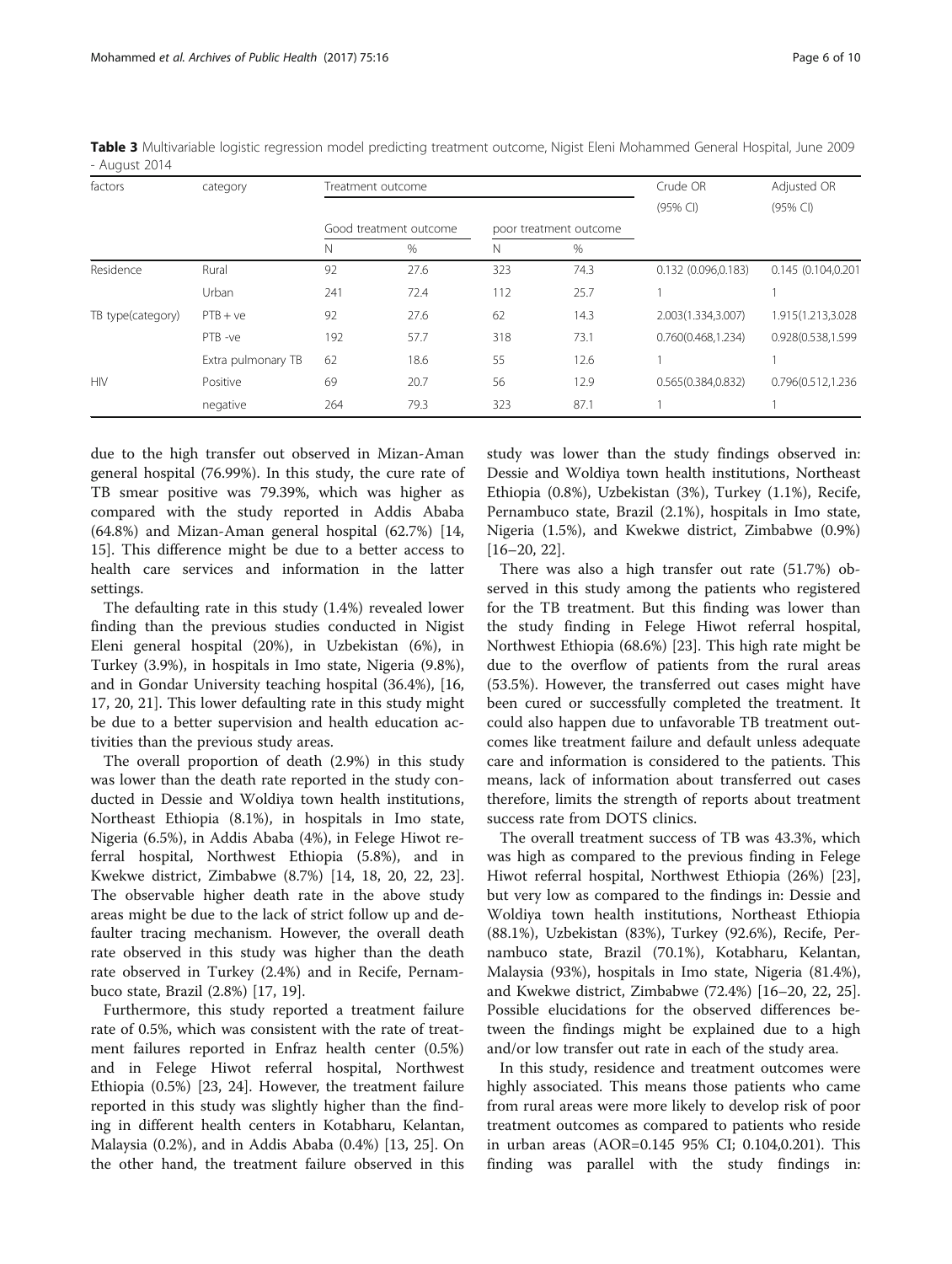Uzbekistan (AOR=1.3,95% CI;1.2,1.4), Felege Hiwot referral hospital, Northwest Ethiopia (RR =7.0, 95% CI;3.89,12.63), and Kwekwe district, Zimbabwe (AOR=1.91, 95% CI;1.14,3.20) [\[16, 18,](#page-8-0) [23\]](#page-9-0).

This might be due to better health seeking behavior of patients living in the urban areas. Moreover, the health care institutions might be located nearby the patients living in urban areas, which in turn might contribute for a better health seeking behavior and treatment outcomes.

In this study, there was also a significant association between treatment out come and TB category. This means patients who presented pulmonary TB+ve were more likely to develop risk of poor treatment outcomes as compared to the patients with extra pulmonary TB and pulmonary TB-ve (AOR=1.915,95% CI;1.213,3.028). This finding contradicted the finding that says no significant association between unsuccessful treatment out comes and a status of pulmonary TB patient as reported in the study finding conducted in Dessie and Woldiya town health institutions, Northeast Ethiopia (AOR= 0.58, 95% CI; 0.29,1.14), in Enfraz health center, North west part of Ethiopia, and in Felege Hiwot referral hospital, Northwest Ethiopia (AOR= 1.4, 95% CI; 1.13,1.84). In these studies, the risk of developing unsuccessful treatment outcomes was less likely among the pulmonary TB patients than their counterparts [[22](#page-8-0)–[24](#page-9-0)]. This might happen due to the proportion of TB patients considered in each category for the study.

In this facility based retrospective study, data was extracted from 768 registered TB patients; and the proportion of male patients (55.3%) dominated female patients. This study was consistent with the finding at Mizan-Aman general hospital (57.2%), Turkey (65%), and Uzbekistan (60%). [[15](#page-8-0)–[17\]](#page-8-0). These studies reported an outweighed disease proportion of male patients over female patients. This might be attributed to either males were more likely to develop the disease or more likely to utilize the health services than females. However, one study conducted in Addis Ababa on childhood tuberculosis contradicted this finding. The study showed a high number of EPTB proportion among female patients [\[14](#page-8-0)].

In this study, out of 768 TB patients, 651 (84.8%) were pulmonary TB patients, and 117 (15.2%) were extra pulmonary TB patients. This finding was supported with the study finding conducted in Kwekwe district, Zimbabwe. In this study 42.4% of patients were pulmonary tuberculosis and 8.2% of patients were extra pulmonary tuberculosis. Among the pulmonary TB patients who were registered during the study period, the majority were affected by smear negative pulmonary TB (64.7%). And this finding was almost similar with the study finding conducted at Mizan- Aman general hospital (51.05%) [\[15\]](#page-8-0), and with the study finding conducted at

Uzbekistan. In this study, pulmonary TB (PTB) was present in 77%, of which 43% were smear-positive and 53% were smear-negative [\[16\]](#page-8-0).

As to TB HIV co-infection; this study reported 16.4% TB HIV co-infection which was in line with the Ethiopian federal ministry of health report by 2009/10 (15%) [[2\]](#page-8-0), and with the finding observed in the study conducted at Mizan-Aman general hospital (16.5%) [\[15](#page-8-0)]. In this study,  $HIV + ve TB$  patients were more likely to develop risk of poor treatment outcomes as compared to HIV-ve TB patients (AOR = 0.796, 95% CI;0.512,1.236). This finding was almost in line with the finding reported from the study conducted in Kwekwe district, Zimbabwe (RR = 2.07, 95% CI; 1.12, 3.81). Another study conducted in a cohort of tuberculosis patients in Recife, Pernambuco state, Brazil showed that HIV + ve TB patients had developed poor treatment outcomes as compared to their counterparts (AOR = 3.19, 95% CI; 1.31,7.73) [[18](#page-8-0), [19\]](#page-8-0).

In this study, the overall proportion of cured patients was 10.9%, which was higher than the proportion observed at the study conducted in Mizan-Aman general hospital (3.87%). The difference might be explained due to the high transfer out observed in Mizan-Aman general hospital (76.99%). In this study, the cure rate of TB smear positive was 79.39%, which was higher as compared with the study reported in Addis Ababa (64.8%) and Mizan-Aman general hospital (62.7%) [\[14](#page-8-0), [15\]](#page-8-0). This difference might be due to a better access to health care services and information in the latter settings.

The defaulting rate in this study (1.4%) revealed lower finding than the previous studies conducted in Nigist Eleni general hospital (20%), in Gondar University teaching hospital (36.4%) (24), in Turkey (3.9%), in Uzbekistan (6%), and in hospitals in Imo state, Nigeria (9.8%) [[16](#page-8-0), [17, 20](#page-8-0), [21](#page-8-0)]. This lower defaulting rate in this study might be due to a better supervision and health education activities than the previous study areas.

The overall proportion of death (2.9%) in this study was lower than the death rate reported in the study conducted in Addis Ababa (4%), in Felege Hiwot referral hospital, Northwest Ethiopia (5.8%), in Dessie and Woldiya town health institutions, Northeast Ethiopia (8.1%), in hospitals in Imo state, Nigeria (6.5%), and in Kwekwe district, Zimbabwe (8.7%) [[12](#page-8-0), [14, 18, 20](#page-8-0), [22\]](#page-8-0). The observable higher death rate in the above study areas might be due to the lack of strict follow up and defaulter tracing mechanism. However, the overall death rate observed in this study was higher than the death rate observed in Turkey (2.4%) and in Recife, Pernambuco state, Brazil (2.8%) [\[17](#page-8-0), [19\]](#page-8-0).

Furthermore, this study reported a treatment failure rate of 0.5%, which was consistent with the rate of treatment failures reported in Enfraz health center (0.5%)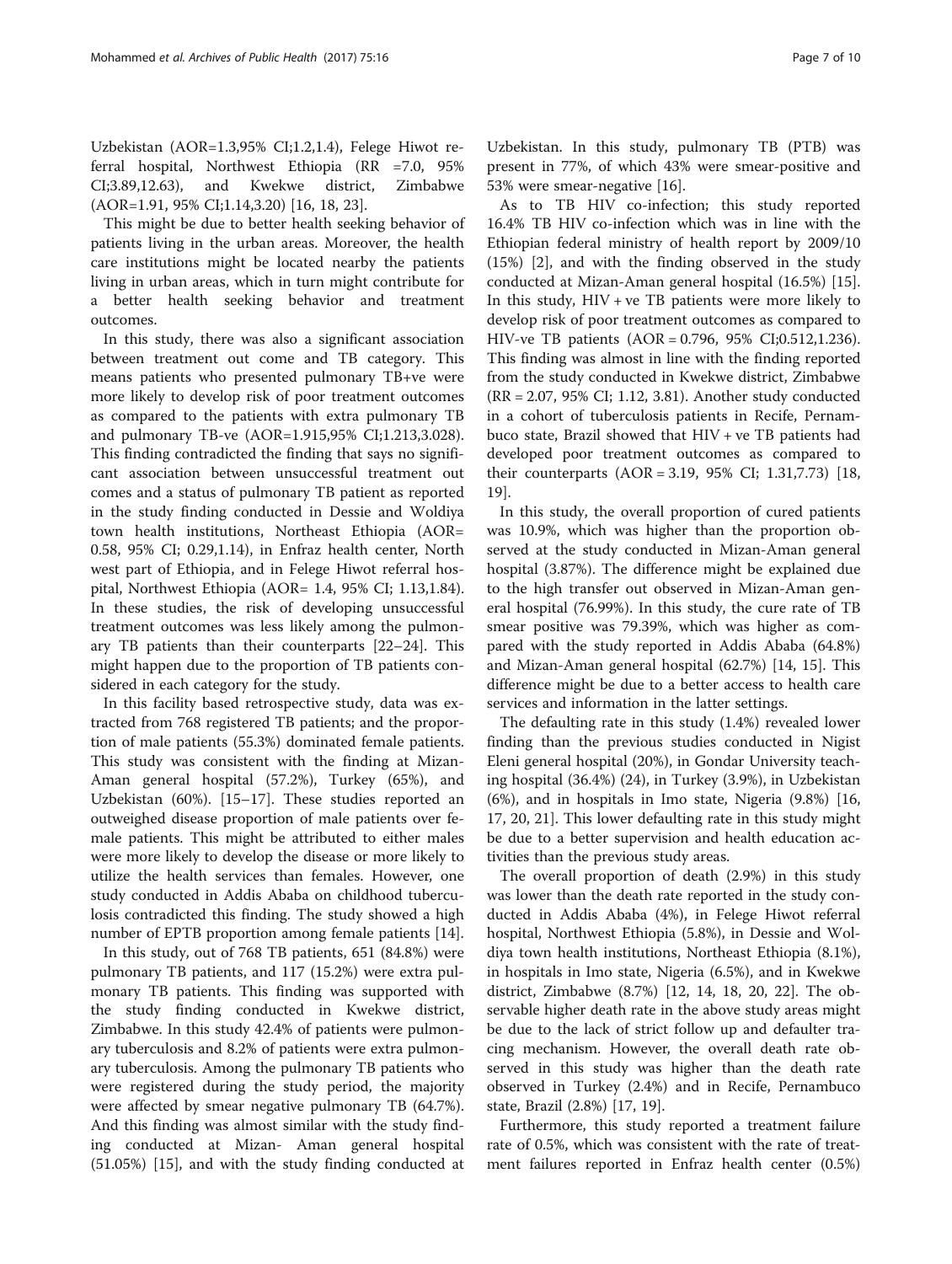and in Felege Hiwot referral hospital, Northwest Ethiopia (0.5%) [[12,](#page-8-0) [24\]](#page-9-0). However, the treatment failure reported in this study was slightly higher than the finding in different health centers in Addis Ababa (0.4%), and in Kotabharu, Kelantan, Malaysia (0.2%) [\[13](#page-8-0), [25](#page-9-0)]. On the other hand, the treatment failure observed in this study was lower than the study findings observed in: Dessie and Woldiya town health institutions, Northeast Ethiopia (0.8%), Uzbekistan (3%), Turkey (1.1%), Recife, Pernambuco state, Brazil (2.1%), hospitals in Imo state, Nigeria (1.5%), and Kwekwe district, Zimbabwe (0.9%) [[16](#page-8-0)–[20](#page-8-0), [22](#page-8-0)].

There was also a high transfer out rate (51.7%) observed in this study among the patients who registered for the TB treatment. But this finding was lower than the study finding in Felege Hiwot referral hospital, Northwest Ethiopia (68.6%) [[12](#page-8-0)]. This high rate might be due to the overflow of patients from the rural areas (53.5%). However, the transferred out cases might have been cured or successfully completed the treatment. It could also happen due to unfavorable TB treatment outcomes like treatment failure and default unless adequate care and information is considered to the patients. This means, lack of information about transferred out cases therefore, limits the strength of reports about treatment success rate from DOTS clinics.

The overall treatment success of TB was 43.3%, which was high as compared to the previous finding in Felege Hiwot referral hospital, Northwest Ethiopia (26%) [[12](#page-8-0)], but very low as compared to the findings in: Dessie and Woldiya town health institutions, Northeast Ethiopia (88.1%), Uzbekistan (83%), Turkey (92.6%), Recife, Pernambuco state, Brazil (70.1%), Kwekwe district, Zimbabwe (72.4%), hospitals in Imo state, Nigeria (81.4%), and Kotabharu, Kelantan, Malaysia (93%) [[16](#page-8-0)–[20, 22](#page-8-0), [25\]](#page-9-0). Possible elucidations for the observed differences between the findings might be explained due to a high and/or low transfer out rate in each of the study area.

In this study, residence and treatment outcomes were highly associated. This means those patients who came from rural areas were more likely to develop risk of poor treatment outcomes as compared to patients who reside in urban areas (AOR = 0.145 95% CI; 0.104,0.201). This finding was parallel with the study findings in: Felege Hiwot referral hospital, Northwest Ethiopia (RR = 7.0, 95% CI;3.89,12.63), Uzbekistan  $(AOR = 1.3,95\% \text{ CI};1.2,1.4)$ , and Kwekwe district, Zimbabwe (AOR = 1.91, 95% CI;1.14,3.20) [\[12, 16, 18\]](#page-8-0).

This might be due to better health seeking behavior of patients living in the urban areas. Moreover, the health care institutions might be located nearby the patients living in urban areas, which in turn might contribute for a better health seeking behavior and treatment outcomes.

In this study, there was also a significant association between treatment out come and TB category. This

means patients who presented pulmonary  $TB + ve$  were more likely to develop risk of poor treatment outcomes as compared to the patients with extra pulmonary TB and pulmonary TB-ve (AOR = 1.915,95% CI;1.213,3.028). This finding was in opposite to the study finding conducted in Dessie and Woldiya town health institutions, Northeast Ethiopia (AOR = 0.58, 95% CI; 0.29,1.14), and in Felege Hiwot referral hospital, Northwest Ethiopia (AOR = 1.4, 95% CI; 1.13,1.84). In these studies, the risk of developing unsuccessful treatment outcomes was less likely among the pulmonary TB patients than the extra pulmonary TB patients [\[12, 22](#page-8-0)]. This might happen due to the proportion of TB patients considered in each category for the study. On the other hand, patients with smear positive (pulmonary  $TB + ve$ ) were more likely to develop a risk of poor treatment outcomes as compared to smear negative (pulmonary TB-ve) patients (AOR = 1.915 95% CI;1.213,3.028). This result contradicted the finding that says no significant association between unsuccessful treatment out comes and a status of pulmonary TB patient as reported in Enfraz health center in North west part of Ethiopia [[24\]](#page-9-0).

## Conclusion

From this study it was generally observed that the rate of defaulters was very low in the hospital. On the other hand, it was observed that the rate of transfer out of patients from the hospital to other health care facilities was very high during the study period.

TB classification, residence and HIV status of the patients were found significantly associated with TB treatment outcomes, and patients who came from urban area were less likely to come up with poor treatment outcome as compared to patients who reside in rural areas.

Furthermore, it was observed that those patients with pulmonary smear positive (pulmonary TB + ve) and those with the history of HIV  $(HIV + ve)$  were more likely to develop risk of poor treatment outcomes as compared to their counterparts.

#### Recommendations

# To zonal health department and NEMGH

During the study period there was a significant number of patient transfer out. Therefore, based on this finding, it is better for the hospital and zonal health department to carry out a strict and frequent supervision to access the relevant information regarding the treatment outcome of the patients from the accepting health care facilities.

From the study, it was observed that there was poor treatment outcomes among the patients coming from the rural areas. Therefore, the hospital and zonal health department has to enable the rural population with educational, environmental, organisational and other relevant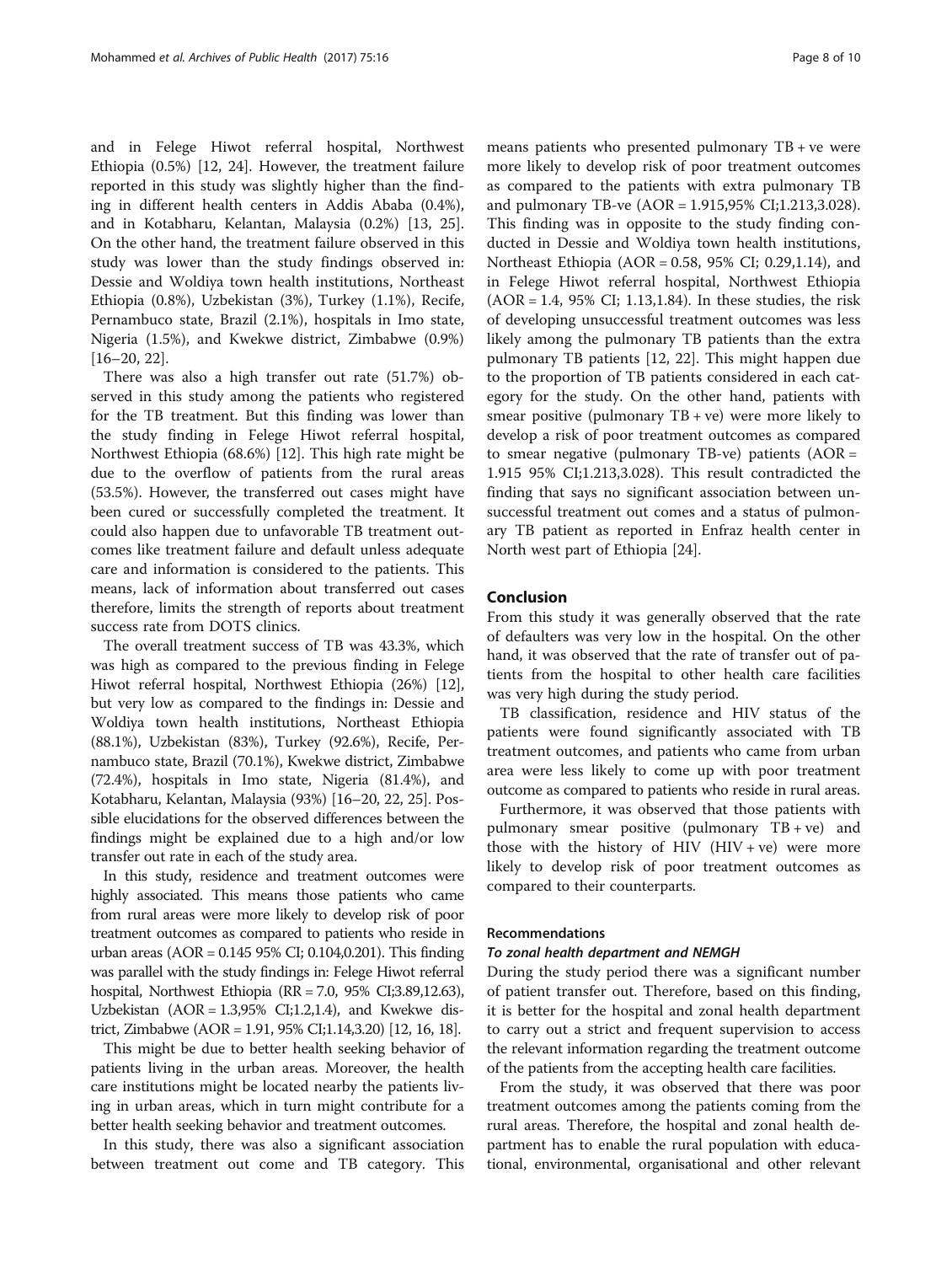# <span id="page-8-0"></span>facilities, so that the health seeking behavior of the population towards TB will be improved.

#### Abbreviations

CDR: Crude death rate; DOTs: Direct observed treatment strategies; ERA: Ethical and research approval; FMOH: Federal ministry of health; HIV: Human immune deficiency virus; MTB: Mycobacterium tuberculosis; NEMGH: Nigist eleni mohammed general hospital; NTLCP: National tuberculosis and leprosy control program; PORT: Patient outcomes research team; PTB: Pulmonary tuberculosis; RRT: Research review technical; SCC: Short-course chemotherapy; SNNPR: Southern nations, nationalities and peoples region; SPSS: Statistical package for social science; TB: Tuberculosis; TSR: Treatment success rate; WHO: World Health Organization

#### Acknowledgements

We would like to thank Hossana College of health sciences for the chance given to conduct the study. We also like to appreciate Nigist Eleni Mohammed General Hospital Administration for their invaluable help and cooperation in the preparation of this research paper. Finally, we would like to thank our supervisors for their constructive comments throughout our overall research activities.

#### Funding

Hossana college of Health Sciences funded the study in that the college established a research committee to approve a research topic, participate in research design of the study collection. The college also funded for data collection tools and presented lap top for data entry, analysis and presentations of this study.

#### Availability of data and materials

Please contact author for data requests.

#### Authors' contributions

TM and KD wrote the proposal, participated in data collection, analysed the data and drafted the paper. DH and TL approved the proposal, participated in data collection and analysis and revised the subsequent draft of the paper. Finally, DH prepared the paper for publication. All authors read and approved the final manuscript.

#### Competing interests

The authors declare that they have no competing interests.

#### Consent for publication

Not applicable to this submission.

#### Ethics approval and consent to participate

I confirm that we have been formally granted ethics approval for the study described in the manuscript. Even though the study doesn't include certain human samples such as blood sample, urine, tissue and the like, patient cards and registries were reviewed and data was collected. Therefore, since the study still includes data from human subjects, the consent for participation was designed by the investigators and approved by the ethical committee of the college.

#### Author details

<sup>1</sup>Department of Medical Laboratory, Hossana College of Health Sciences, Hosanna, Ethiopia. <sup>2</sup>Department of Clinical Nursing, Hossana College of Health Sciences, Hosanna, Ethiopia. <sup>3</sup>Department of Health Extension, Hossana College of Health Sciences, Hosanna, Ethiopia.

#### Received: 19 October 2016 Accepted: 24 January 2017 Published online: 03 April 2017

#### References

- Maher D, Raviglione M. Global Epidemiology of tuberculosis. Geneva: Stop TB Department, World Health Organization; 2005. p. 167–182. [http://dx.doi.](http://dx.doi.org/10.1016/j.ccm.2005.02.009) [org/10.1016/j.ccm.2005.02.009.](http://dx.doi.org/10.1016/j.ccm.2005.02.009)
- 2. Federal Ministry of Health. Guidelines for clinical and programmatic management of TB, TB/HIV and Leprosy in Ethiopia, 5th edition. Addis Ababa, Ethiopia; 2015. p. 149.
- 3. Datiko DG, Lindtjorn B. Mortality in successfully treated tuberculosis patients in southern Ethiopia: Retrospective follow up study. Int J Tuberc Lung Dis. 2010;14(7):1–6.
- Papathakis P, Piwoz E. "Nutrition and Tuberculosis: A Review of the Literature and Considerations for TB Control Programs" United States Agency for International Development, Africa's Health 2010 Project. 2008. p. 1-45, Available at: [http://works.bepress.com/ppapatha/2/.](http://works.bepress.com/ppapatha/2/)
- 5. WHO. "Global tuberculosis report". Geneva: World Health Organisation; 2013. Gov't Doc # WHO/HTM/TB/2013.11, available at [http://www.who.int/iris/](http://www.who.int/iris/handle/10665/91355) [handle/10665/91355](http://www.who.int/iris/handle/10665/91355). ISBN: 9789241564656.
- 6. Christopher Dye, Anthony D. Harries, Dermot Maher, et al. Disease and mortality in Sub-Saharan Africa, 2nd edition.
- 7. Kebede A, Kebede A, Alebachew Z, Tsegaye F, Onozaki I, et al. "First Ethiopian national population based tuberculosis survey". Int J Tuberc Lung Dis. 2014;18(6). doi[:10.5588/ijtld.13.04.](http://dx.doi.org/10.5588/ijtld.13.04)
- 8. Karamu Tolosie, M. K. Sharma. "Application of Cox proportional hazard model in case of tuberculosis patients in selected Addis Ababa health centers, Ethiopia". 2014; from doi: [<http://dx.doi.org/10.1155/2014/536976>](http://dx.doi.org/10.1155/2014/536976). Accepted 5 Dec 2013.
- 9. Bulage L, Sekandi J, Kigenyi O, Mupere E. The Quality of Tuberculosis Services in Health Care Centres in a Rural District in Uganda: The Providers' and Clients' Perspective, Hindawi Publishing Corporation, Tuberculosis Research and Treatment Volume 2014. 2014. Article ID 685982. p. 11. [http://](http://dx.doi.org/10.1155/2014/685982) [dx.doi.org/10.1155/2014/685982.](http://dx.doi.org/10.1155/2014/685982)
- 10. World Health Organisation. "Implementing the stop TB strategy: A hand book for national tuberculosis control programme". (WHO/HTM/TB/2008. 401). Geneva: World Health Organisation; 2008. from [http://www.who.int/](http://www.who.int/iris/handle/10665/43792) [iris/handle/10665/43792](http://www.who.int/iris/handle/10665/43792).
- 11. Fatiregun AA, Abimbola S, et al. "Treatment outcomes among pulmonary tuberculosis patients at treatment centers in Ibadan, Nigeria". Ann Afr Med. 2009;8(2):100–104.
- 12. Hamsse SD, Demissie M, Lindtjorn B. "Trends in tuberculosis case notification over 15 years: The case notification of 25 districts of Arsi zone of Oromia regional state, central Ethiopia". 2014. from [http://www.](http://www.biomedcentral.com) [biomedcentral.com.](http://www.biomedcentral.com) Accepted 24 Mar 2014.
- 13. Getahuna B, Amenia G, Medhina G, Biadgilignc S. "Treatment outcome of tuberculosis patients under directly observed treatment in Addis Ababa, Ethiopia". Braz J Infect Dis. 2013;17(5):521–28.
- 14. Hailu D, Abegaz WE, Belay M. "Childhood tuberculosis and its treatment outcomes in Addis Ababa: A 5-years retrospective study". BMC Pediatr. 2014; 14–61. doi:[10.1186/1471-2431-14-61.](http://dx.doi.org/10.1186/1471-2431-14-61)
- 15. Wegderese S, Abebe A, et al. "Trends of tuberculosis treatment outcomes at Mizan-Aman general hospital, southwest Ethiopia: A retrospective study". Int J Immunol. 2014;2(2):11–15. doi:[10.11648/j.iji.20140202.11.](http://dx.doi.org/10.11648/j.iji.20140202.11)
- 16. Gadoev J, Asadov D, Tillashaykhov M, Tayler-Smith K, Isaakidis P, Dadu A, et al. Factors associated with unfavorable treatment outcomes in New and previously treated TB patients in Uzbekistan: a five year countrywide study. PLoS One. 2015;10(6):e0128907. doi:[10.1371/journal.pone.0128907.](http://dx.doi.org/10.1371/journal.pone.0128907)
- 17. Aysun S, Ulku Aka A, Yusuf A, Nurullah K, Nagihan Durmus K, Fatma Turan T. Factors affecting successful treatment outcomes in pulmonary tuberculosis: a single-center experience in turkey, 2005–2011. J Infect Dev Ctries. 2015; 9(8):821–8. doi[:10.3855/jidc.5925](http://dx.doi.org/10.3855/jidc.5925).
- 18. Gabida M, Tshimanga M, Chemhuru M, Gombe N, Bangure D. Trends for tuberculosis treatment outcomes, New sputum smear positive patients in kwekwe district, Zimbabwe, 2007–2011: a cohort analysis. J Tuberc Res. 2015;3:126–35. [http://dx.doi.org/10.4236/jtr.2015.34019.](http://dx.doi.org/10.4236/jtr.2015.34019)
- 19. Maria de Fátima, Pessoa Militão, deAlbuquerqueRicardo, Arraes de Alencar, Ximenes Norma, Lucena-Silva Wayner, et al. Factors associated with treatment failure, dropout, and death in a cohort of tuberculosis patients (from May 2001 to July 2003) in Recife, Pernambuco State, Brazil. Cad Saude Publica. 2007;23(7):1573–82.
- 20. Duru CB, Uwakwe KA, Nnebue CC, Diwe KC, Merenu IA, Emerole CO, Iwu CA, Duru CA. Tuberculosis treatment outcomes and determinants among patients treated in hospitals in Imo state, Nigeria. Open Access Libr J. 2016; 3:e2754.<http://dx.doi.org/10.4236/oalib.1102754>.
- 21. Moges B, Amare B, Yismaw G, Workineh M, Alemu S, Mekonnen D, Diro E, Tesema B, Kassu A. Prevalence of tuberculosis and treatment outcome among university students in northwest Ethiopia: A retrospective study. BMC Public Health. 2015;15:15. doi[:10.1186/s12889-015-1378-1.](http://dx.doi.org/10.1186/s12889-015-1378-1)
- 22. Malede A, Shibabaw A, Hailemeskel A, Belay M, Asrade S. Treatment outcome of tuberculosis patients and associated risk factors at dessie and woldiya town